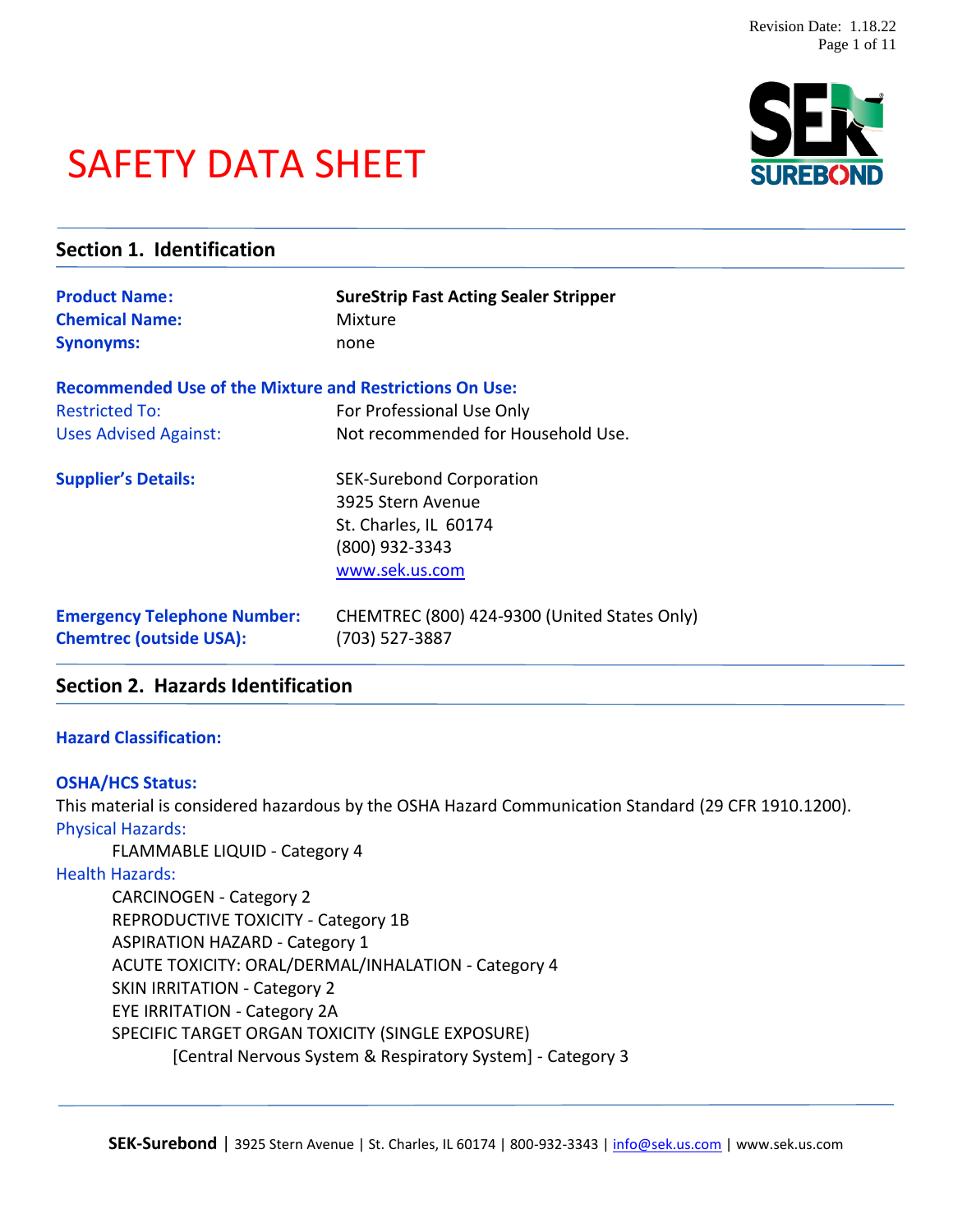## Environmental Hazards: ACUTE AQUATIC TOXICITY- Category 3

#### **GHS Label Elements:** Hazard Pictograms:



Signal Word: DANGER

#### Hazard Statements:

Combustible liquid Suspected of causing cancer May damage fertility or the unborn child Harmful if swallowed, in contact with skin, or inhaled May cause respiratory irritation May cause drowsiness or dizziness May be fatal if swallowed and enters airways Causes serious eye irritation Causes skin irritation Harmful to aquatic life

#### **Precautionary Statements:**

#### Prevention:

KEEP OUT OF REACH OF CHILDREN. Read label and obtain special instructions before use. Do not handle until all safety precautions have been read and understood. Keep container tightly closed. Wash thoroughly after handling. Do not eat, drink or smoke when using this product. Wear protective gloves, clothing, eye, and face protection. Avoid breathing mist, vapors or spray. Keep away from hot surfaces, sparks, open flames and other ignition sources. Use only outdoors or in a well ventilated area. Avoid release to the environment.

## Response:

If exposed or concerned get medical advice.

**IF INHALED:** Remove victim to fresh air and keep at rest in a position comfortable for breathing. Call a POISON CENTER or physician if feel unwell.

**IF SWALLOWED:** Immediately call a POISON CENTER or physician. Rinse mouth. Do NOT induce vomiting.

**IF ON SKIN:** Take off all contaminated clothing and wash before reuse. Wash skin with plenty of water or shower. If skin irritation occurs or you feel unwell get medical attention.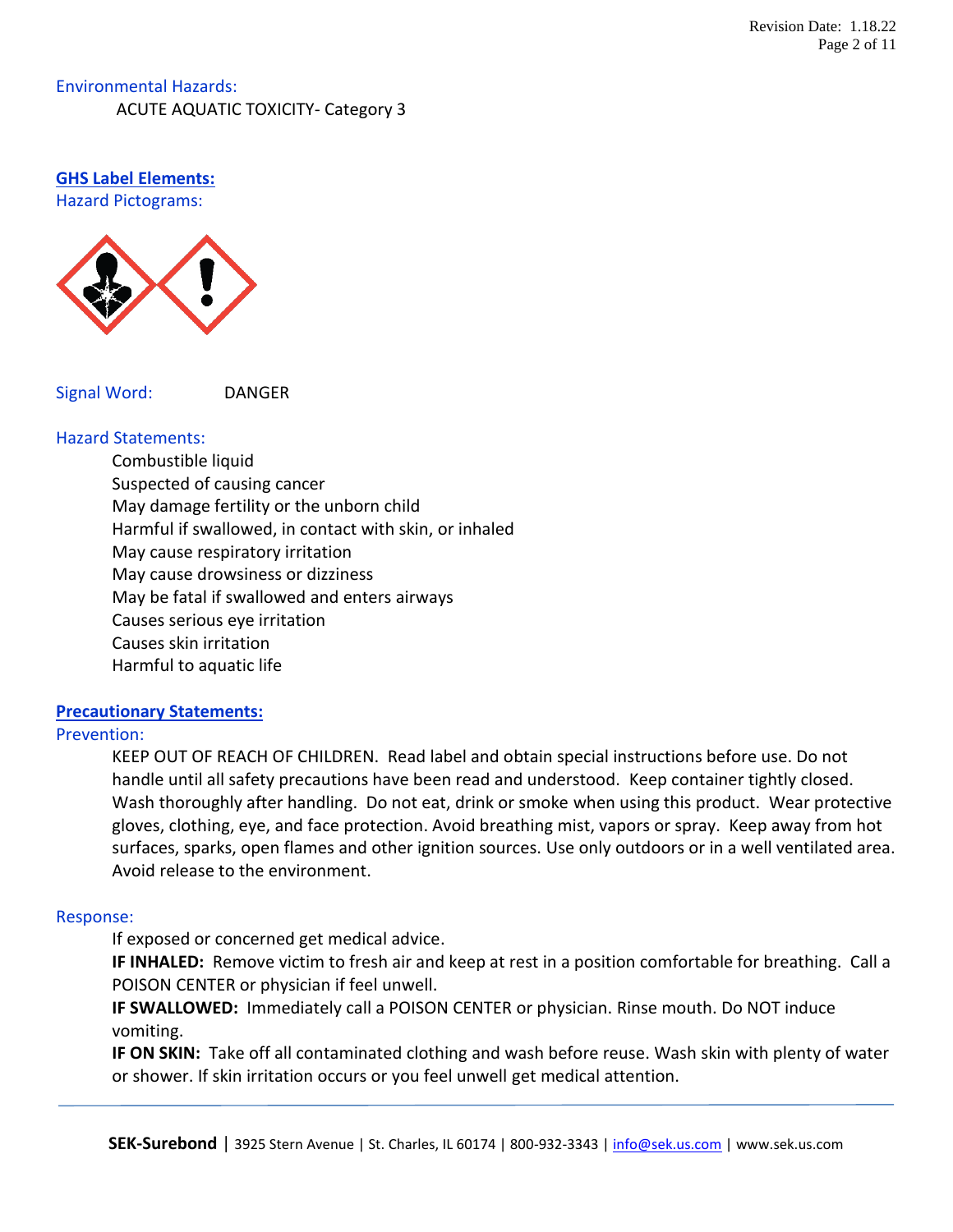**IF IN EYES:** Rinse cautiously with water for several minutes. Remove contact lenses, if present and easy to do. Continue rinsing. If eye irritation persists get medical attention.

**IN CASE OF FIRE:** Use water fog, dry chemical, CO2, or alcohol foam to extinguish.

#### Storage:

Store locked up in a well ventilated space. Keep tightly closed only in original packaging. Disposal:

Dispose of contents and container to appropriate waste site or reclaimer in accordance with all applicable laws, regulations, and product characteristics at time of disposal.

Hazards not otherwise classified:

No data available

## **Section 3. Composition/Information on Ingredients**

| <b>Substance/Mixture:</b>             | Mixture                               |
|---------------------------------------|---------------------------------------|
| <b>Chemical Name:</b>                 | NА                                    |
| <b>Other Means of Identification:</b> | SureStrip Fast Acting Sealer Stripper |
| <b>CAS number/other identifiers:</b>  |                                       |
| <b>CAS Number:</b>                    | Mixture                               |

#### **Hazardous Components:**

| <b>Ingredient Name</b>      | %          | <b>CAS Number</b>                                                                                               |
|-----------------------------|------------|-----------------------------------------------------------------------------------------------------------------|
| Petroleum Solvent           | $20 - 35*$ | 64742-94-5                                                                                                      |
| 2- Butoxyethanol            | $5 - 15*$  | 111-76-2                                                                                                        |
| 1-Methyl-2-pyrrolidone      | $5 - 15*$  | 872-50-4                                                                                                        |
| <b>Balance</b>              | Balance*   | <b>Trade Secret</b>                                                                                             |
| $\sim$ $\sim$ $\sim$ $\sim$ | .<br>.     | the contract of the contract of the contract of the contract of the contract of the contract of the contract of |

\*= Proprietary (the exact percentage (concentration) of composition has been withheld as a trade secret.)

#### **Occupation exposure limits, if available, are listed in Section 8.**

## **Section 4. First Aid Measures**

#### **Description of Necessary First Aid Measures:**

#### General advice

Consult a physician. Show this safety data sheet to the doctor in attendance. Remove contaminated clothing.

#### If inhaled

Move person to fresh air. If irritation persists, call a physician. If not breathing, give artificial respiration.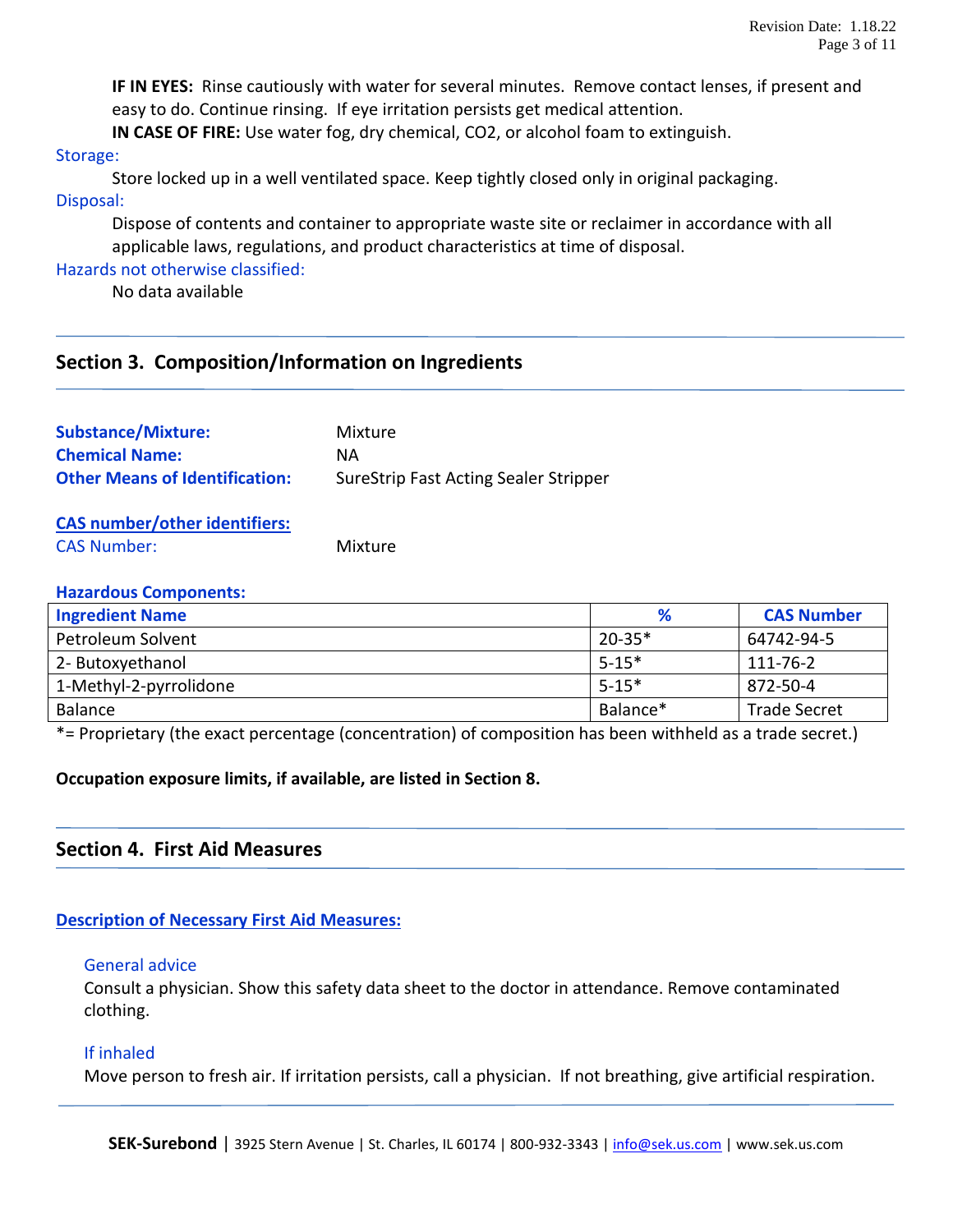#### In case of skin contact

Take off contaminated clothing and shoes. Wash off with soap and plenty of water. Wash clothes before reuse. If irritation persists, call a physician.

#### In case of eye contact

Rinse thoroughly with plenty of water for at least 15 minutes. Consult a physician if irritation persists.

#### If swallowed

Do NOT induce vomiting. Rinse mouth with water. Never give anything by mouth to an unconscious person. Consult a physician immediately.

#### **Most Important Symptoms/Effects, Acute:**

The most important known symptoms and effects are described in the labeling (see section 2.2) and/or in section 11.

**Indication of immediate medical attention and special treatment needed (if necessary):** No data available.

## **Section 5. Firefighting Measures**

#### **Extinguishing Media:**

Combustible material. In case of fire use water fog, dry chemical, CO2, or "alcohol foam"

#### **Special hazards arising from the substance or mixture:**

Carbon dioxide

#### **Advice for firefighters:**

If evacuation of personnel is necessary, evacuate to an upwind area. Use protective clothing and NIOSHapproved breathing equipment for firefighting if necessary.

#### **Further information:**

Keep containers and surroundings cool with water spray.

#### **Section 6. Accidental Release Measures**

#### **Personal Precautions, Protective Equipment and Emergency Procedures:**

Wear appropriate PPE. Evacuate the area and eliminate all sources of ignition. Persons not wearing the appropriate PPE should be removed from the area until the spill is cleaned up. Avoid run off to waterways and sewers.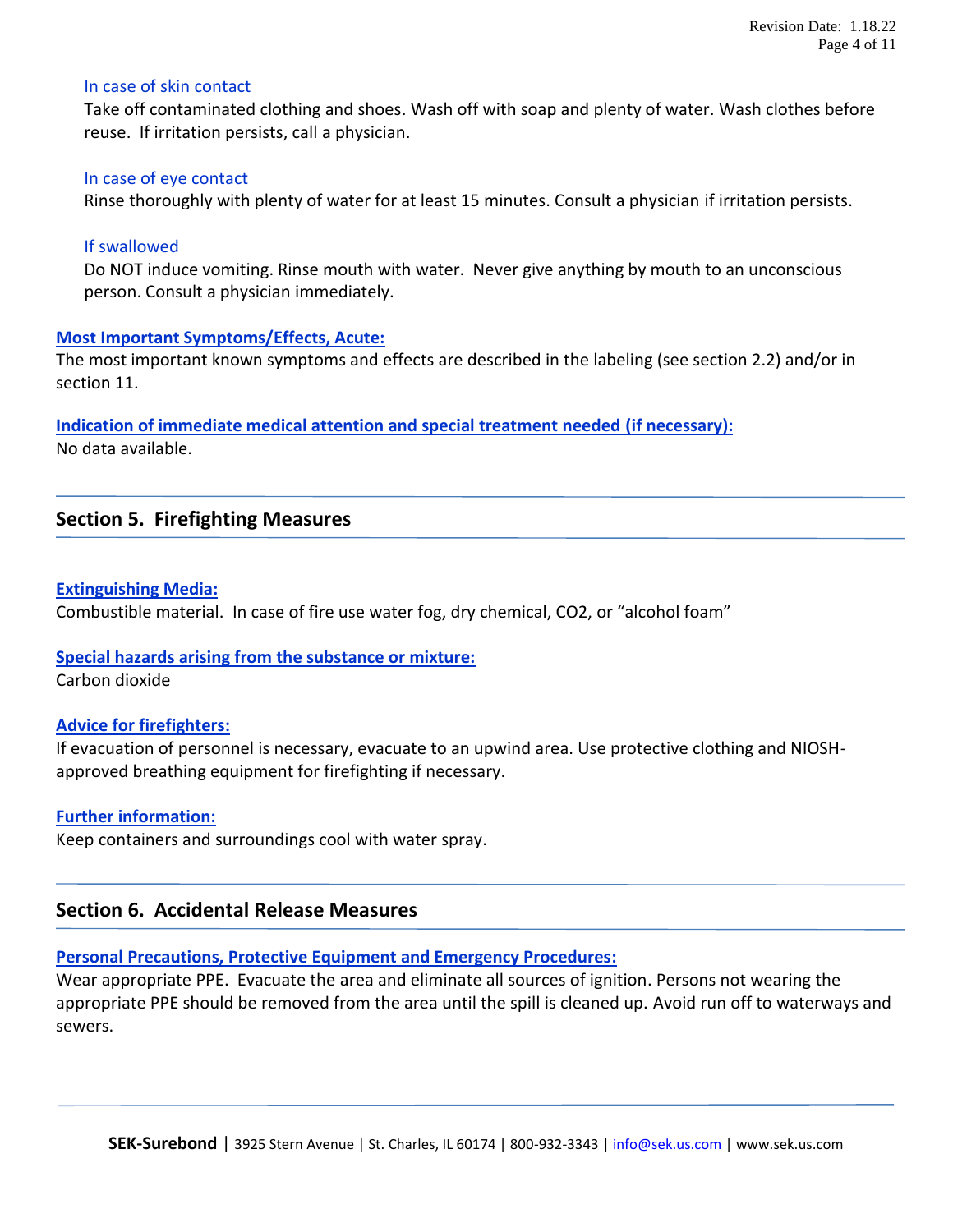#### **Environmental Precautions:**

Do not let product enter drains, waterways and sewers. Prevent further leakage or spillage if safe to do so.

#### **Methods and materials for containment and cleaning up:**

Contain spillage, and then collect with non-combustible absorbent material, (e.g. sand, earth, diatomaceous earth, vermiculite) and place in container for disposal according to local, state and federal regulations. Keep in suitable, closed containers for disposal.

#### **Reference to other sections:**

For disposal see section 13.

## **Section 7. Handling and Storage**

#### **Precautions for Safe Handling:**

#### Protective Measures:

Keep away from heat and sources of ignition. Protect against physical damage. Isolate from incompatible substances. Equipment should be electrically grounded. Empty drums contain residue (vapor, liquid) which may be hazardous. Observe all warning and precautions listed for this product in section 2.2.

#### **Conditions for Safe Storage, Including any Incompatibilities:**

Keep container tightly closed in a dry and well-ventilated place at ambient temperatures. Containers which are opened must be carefully resealed and kept upright to prevent leakage.

**Regulatory Requirements:** No data found

**Storage stability:** Shelf life, use within: 24 months

## **Section 8. Exposure Controls/Personal Protection**

#### **Control Parameters:**

#### Appropriate Engineering Controls:

Avoid contact with skin, eyes and clothing. Wash hands before breaks and immediately after handling the product. Ensure that eyewash stations and safety showers are close to the workstation location.

#### Ventilation Controls:

Provide adequate ventilation to control airborne concentration. In case of insufficient ventilation, wear suitable respiratory equipment.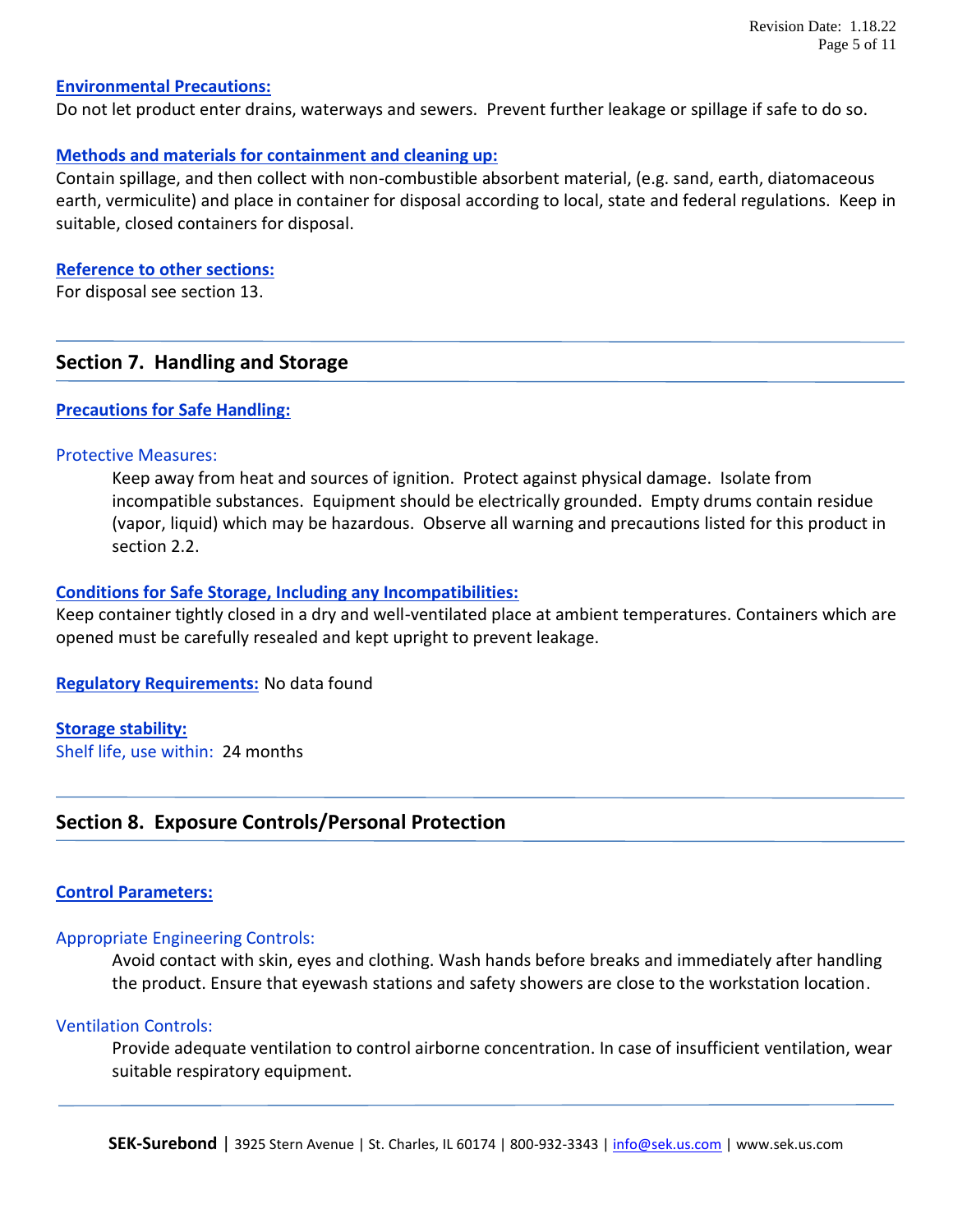#### Administrative controls:

Educate and train employees in safe use of this product. Follow all label warnings and data sheet instructions.

#### **Individual Protection Measures:**

As prescribed in the OSHA Standard for Personal Protective Equipment (29 CFR 1910.132), employers must perform a hazard assessment of all workplaces to determine the need for proper protective equipment for each employee.

#### Eye/Face Protection:

Close fitting safety goggles. Face Protection shield if needed.

#### Skin & Body Protection:

Wear protective gloves and protective clothing.

#### Respiratory Protection:

If irritation is experienced, NIOSH/MSHA approved respiratory protection should be worn.

#### **Contaminated Equipment:**

Prevent further leakage or spillage if safe to do so. Do not let product enter drains, waterways and sewers. Discharge into the environment must be avoided. Dispose of the waste in compliance with federal, state, regional and local regulations.

#### **Section 9. Physical and Chemical Properties**

#### **Information on basic physical and chemical properties:**

| <b>Appearance Form:</b>         | Liquid, Clear                        |
|---------------------------------|--------------------------------------|
| Odor:                           | Solvent                              |
| <b>Odor Threshold:</b>          | Not determined                       |
| pH:                             | Not available                        |
| Melting point/freezing point:   | No data available                    |
| <b>Boiling point:</b>           | $>340^{\circ}$ F ( $>171^{\circ}$ C) |
| Flash point:                    | $>150^{\circ}$ F ( $>66^{\circ}$ C)  |
| <b>Evaporation rate:</b>        | No data available                    |
| Flammability (solid, gas):      | Not applicable                       |
| <b>Upper/lower flammability</b> |                                      |
| or explosive limits:            | No data available                    |
| Vapor pressure:                 | No data available                    |
| Vapor density:                  | No data available                    |
| Relative density (water=1):     | 0.90 at 25°C (77 °F)                 |
| Water solubility:               | Nil                                  |
| Auto-ignition temperature:      | No data available                    |
|                                 |                                      |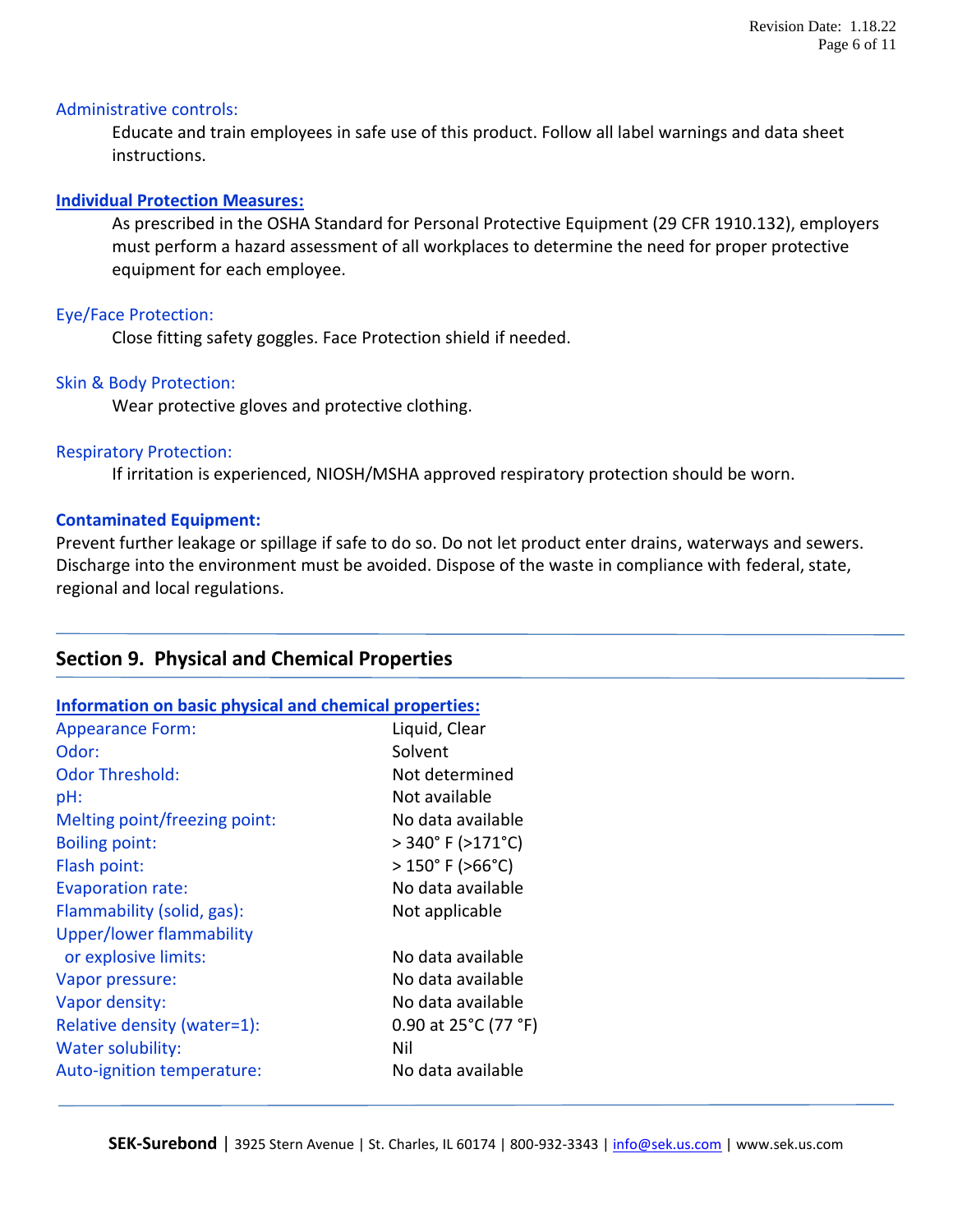Decomposition temperature: No data available Viscosity: Water thin Explosive properties: No data available Oxidizing properties: No data available

## **Section 10. Stability and Reactivity**

#### Reactivity:

No data available Chemical Stability: Stable under recommended storage conditions. Possibility of Hazardous Reactions: No data available Conditions to Avoid: High heat and sources of ignition Incompatible Materials: Oxidizers and oxidizing compounds Hazardous Decomposition Products: No data available Other Decomposition Products: No data available Other Information: In Event of Fire: See Section 5

## **Section 11. Toxicological Information**

#### **Information on Toxicological Effects:**

#### **Product Information:**

| Inhalation: | May be harmful if inhaled.                                                       |
|-------------|----------------------------------------------------------------------------------|
| Ingestion:  | Harmful if swallowed.                                                            |
| Eyes:       | Causes irritation and possible damage if left untreated.                         |
| Skin:       | Causes irritation with prolonged contact. Skin contact may aggravate an existing |
|             | dermatitis condition.                                                            |

#### **Germ cell mutagenicity:**

No data available

**Carcinogenicity:** Suspected of causing cancer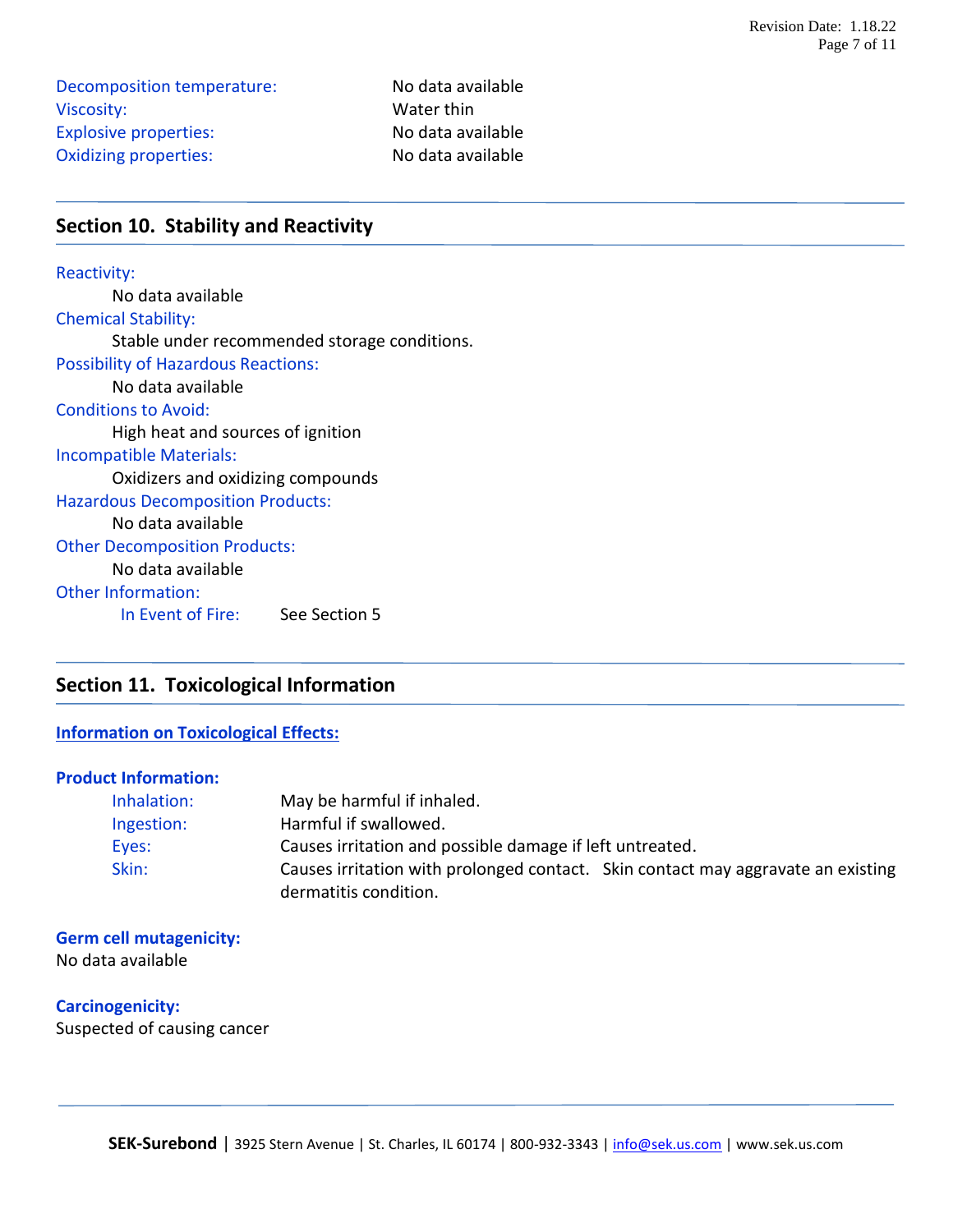**Reproductive toxicity:** May damage fertility or the unborn child

**Specific target organ toxicity - single exposure:** No data available

**Specific target organ toxicity - repeated exposure:** No data available

**Aspiration hazard:** May be fatal if swallowed and enters airways

**Additional Information:** No data available

## **Section 12. Ecological Information**

**Toxicity:** No data available

**Persistence and Degradability:** No data available

**Bioaccumulative Potential:** No data available

**Mobility in Soil:** No data available

#### **Other adverse Ecological Effects:**

An environmental hazard cannot be excluded in the event of unprofessional handling or disposal.

#### **Section 13. Disposal Considerations**

#### **Waste Disposal Method:**

If possible, recover product for intended use. Waste must be disposed of in accordance with federal, state and local environmental control regulations.

#### **Empty Container Precautions:**

No data available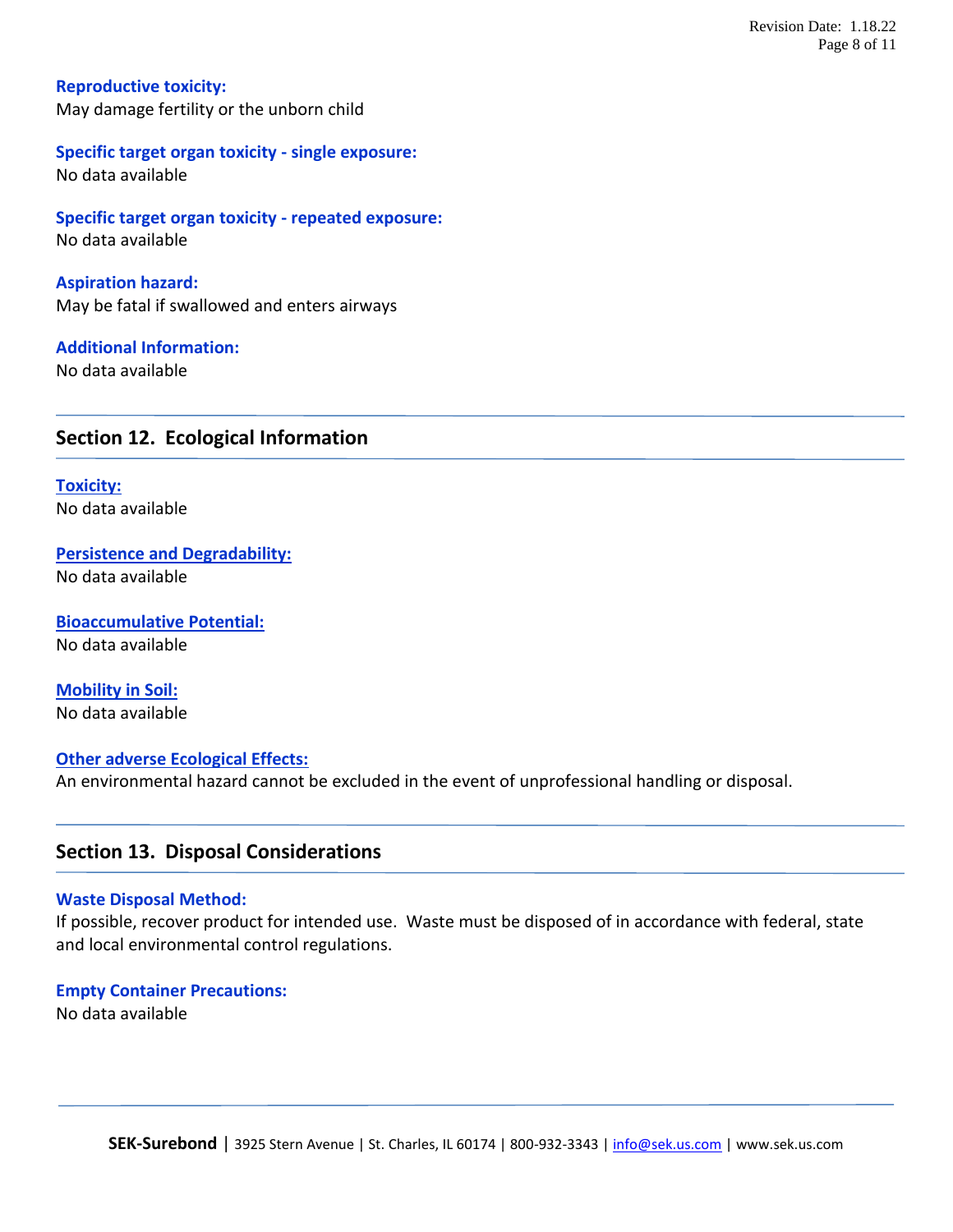#### **Contaminated packaging:**

Dispose of as unused product. Do not reuse container.

#### **Section 14. Transport Information**

#### **DOT Classification** Not regulated by the DOT (LAND)

**DOT Information: NA 1993,** Combustible Liquid, n.o.s. This product is regulated as a hazardous material according to the Department of Transportation in bulk quantities (greater than 119 gallons per package.)

|                                | <b>IMDG (SEA)</b>              | <b>IATA (AIR)</b>              |
|--------------------------------|--------------------------------|--------------------------------|
| <b>UN Number</b>               | <b>UN3082</b>                  | <b>UN3082</b>                  |
| <b>UN Proper Shipping Name</b> | <b>ENVIRONMENTALLY</b>         | <b>ENVIRONMENTALLY</b>         |
|                                | HAZARDOUS SUBSTANCE,           | HAZARDOUS SUBSTANCE,           |
|                                | LIQUID, N.O.S                  | LIQUID, N.O.S                  |
| <b>Transport Hazard Class</b>  | 9                              | 9                              |
|                                |                                |                                |
| <b>Packing Group</b>           | $\mathbf{III}$                 | $\mathbf{II}$                  |
| <b>Environmental Hazards</b>   | <b>Marine Pollutant</b>        | <b>Marine Pollutant</b>        |
| <b>Additional Information</b>  | <b>Contains: Miscellaneous</b> | <b>Contains: Miscellaneous</b> |
|                                | <b>Hazardous Materials</b>     | <b>Hazardous Materials</b>     |

**Important Note:** Shipping descriptions may vary based on mode of transport, quantities, package size, and/or origin and destination. Consult your company's Hazardous Materials/Dangerous Goods expert for information specific to your situation.

## **Section 15. Regulatory Information**

This listing is to highlight federal level regulations of the product. Individual states, and other nations may have further regulations not listed below.

#### **Classification of Mixture:**

#### **SARA 313:**

SARA 313: Section 313 of Title III of the Superfund Amendments and Reauthorization Act of 1986 (SARA). This product does not contain a chemical or chemicals which are subject to the reporting requirements of the Act and Title 40 of the Code of Federal Regulations, Part 372.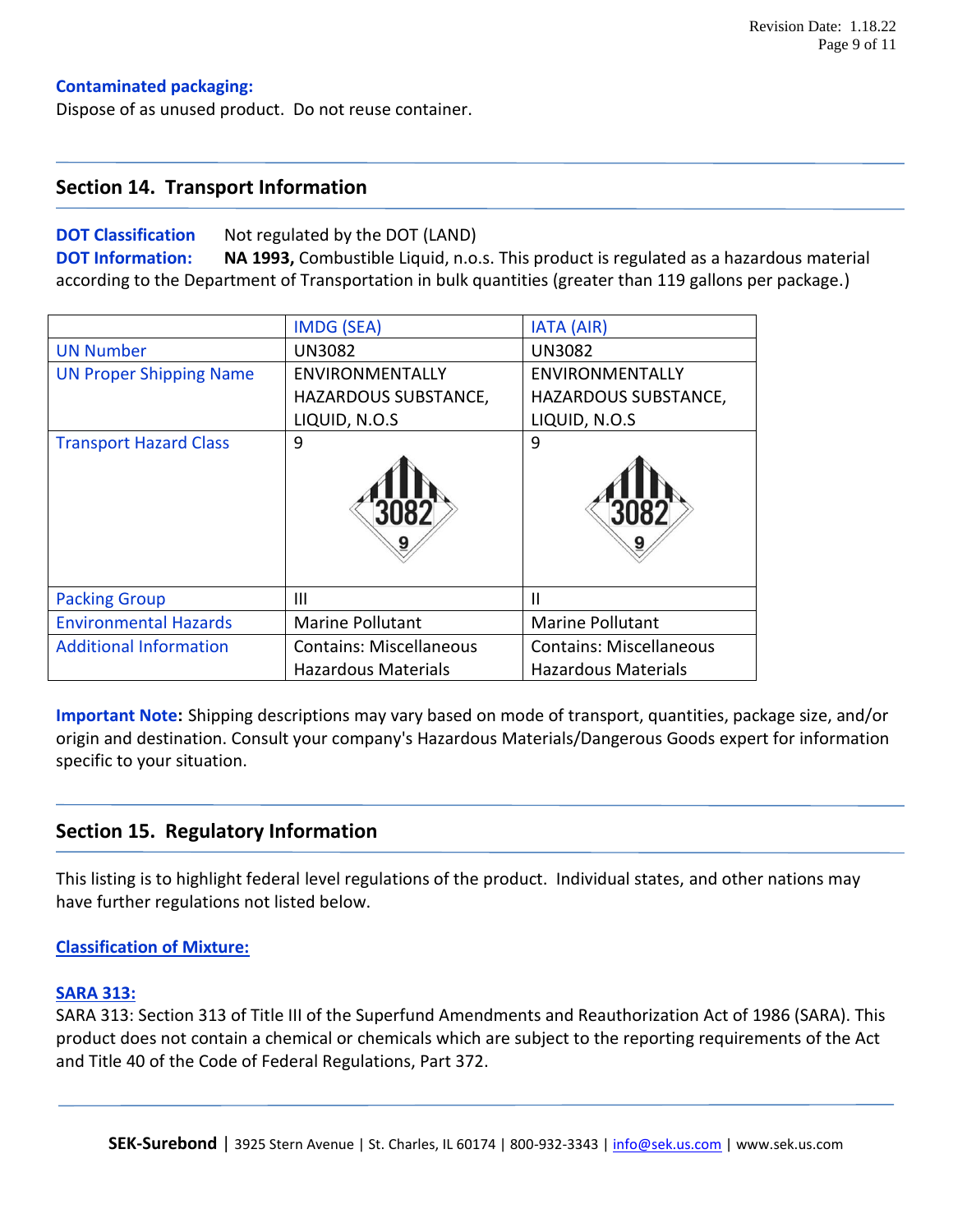## **SARA 311/312 Hazard Categories:**

| <b>Acute Health Hazard</b>        | Yes |
|-----------------------------------|-----|
| <b>Chronic Health Hazard</b>      | Yes |
| Fire Hazard                       | Yes |
| Sudden Release of Pressure Hazard | Nο  |
| Reactive Hazard                   | N۵  |

#### **California PROP 65:**

WARNING: This product can expose you to N-Methylpyrrolidone, which is known to the State of California to cause birth defects or other reproductive harm. For more information go to [www.P65Warnings.ca.gov.](http://www.p65warnings.ca.gov/)

#### **US Right-to-Know Regulations:**

| <b>Chemical Name</b>            | MA |  |
|---------------------------------|----|--|
| 1-Methyl-2-pyrrolidone 872-40-4 |    |  |
| Petroleum Solvent 64742-94-5    |    |  |

## **Section 16. Other Information**

| <b>HMIS Hazard Ratings</b>            |                                                 |
|---------------------------------------|-------------------------------------------------|
| <b>HEALTH</b>                         |                                                 |
| <b>FIRE</b>                           |                                                 |
| <b>REACTIVITY</b>                     |                                                 |
| <b>Personal Protective Equipment:</b> | C: Chemical resistant gloves, goggles and apron |

#### Date of Issue/Date of Revision: 1.18.22

#### **Notice to Reader**

**THE INFORMATION IN THIS SAFETY DATA SHEET (SDS) WAS OBTAINED FROM SOURCES WHICH WE BELIEVE ARE RELIABLE. HOWEVER, THE INFORMATION IS PROVIDED WITHOUT ANY WARRANTY, EXPRESSED OR IMPLIED, REGARDING ITS CORRECTNESS OR ACCURACY. SOME INFORMATION PRESENTED AND CONCLUSIONS DRAWN HEREIN ARE FROM SOURCES OTHER THAN DIRECT TEST DATA ON THE SUBSTANCE ITSELF. THIS SDS WAS PREPARED AND IS TO BE USED ONLY FOR THIS PRODUCT. IF THE PRODUCT IS USED AS A COMPONENT IN ANOTHER PRODUCT, THIS SDS INFORMATION MAY NOT BE APPLICABLE. USERS SHOULD MAKE THEIR OWN INVESTIGATIONS TO DETERMINE THE SUITABILITY OF THE INFORMATION OR PRODUCTS FOR THEIR PARTICULAR PURPOSE OR APPLICATION. THE CONDITIONS OR METHODS OF HANDLING, STORAGE, USE, AND/OR DISPOSAL OF THE PRODUCT ARE BEYOND OUR CONTROL AND MAY BE BEYOND OUR KNOWLEDGE. FOR THIS AND OTHER REASONS, WE DO NOT ASSUME RESPONSIBILITY AND EXPRESSLY DISCLAIM LIABILITY FOR ANY LOSS, DAMAGE OR EXPENSE ARISING OUT OF OR IN ANY WAY CONNECTED WITH HANDLING, STORAGE, USE OR DISPOSAL OF THE PRODUCT.**